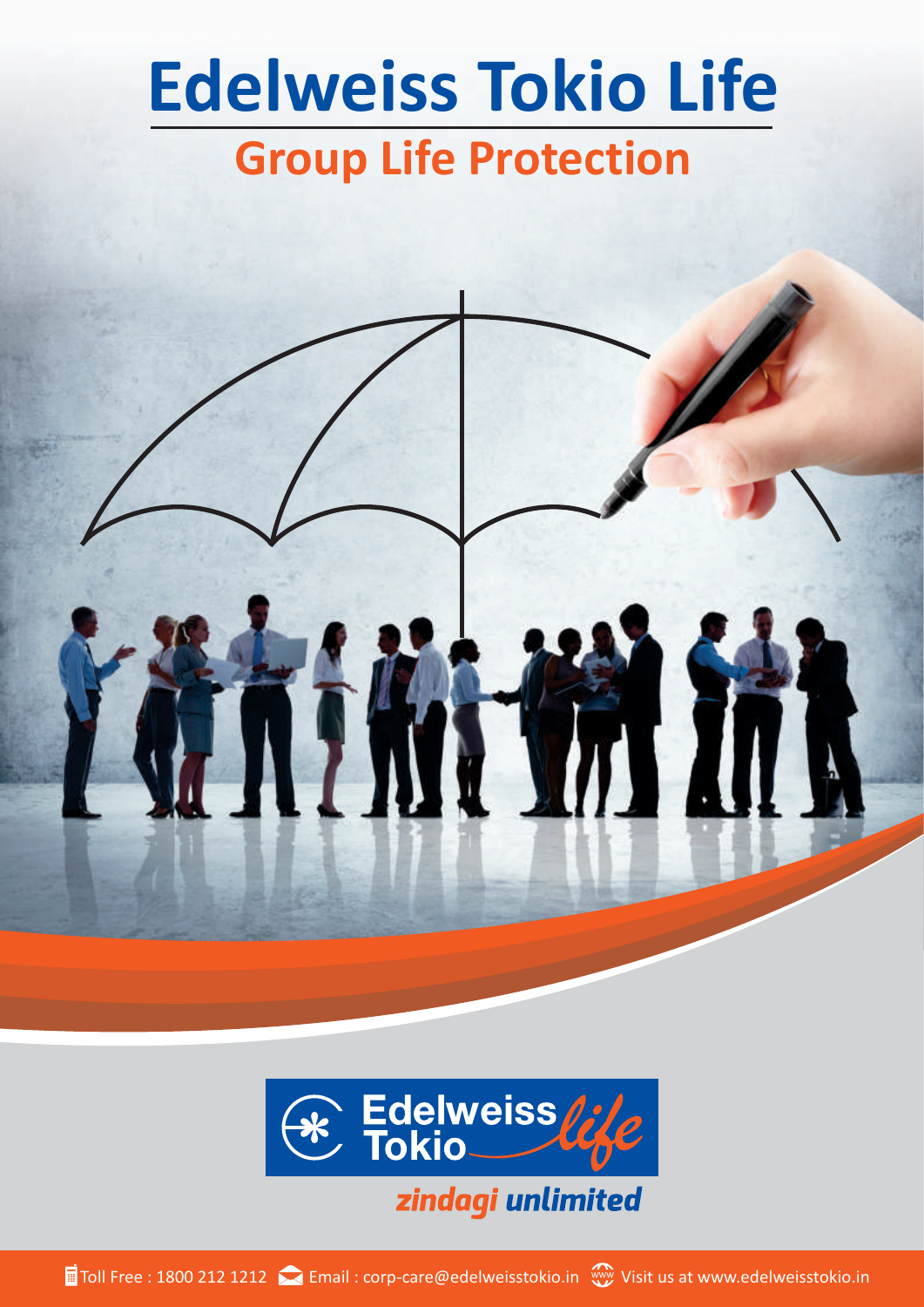### **Description of the product**



This is a Group, Non-Linked, Non-Par, Life, Pure Risk Premium One Year Renewable Insurance Product designed to provide financial security to the family of the members under the group policy. The Group is insured against any unfortunate event such as death and/or terminal illness. The plan provides the Master Policyholder the option to choose from one of the following options:

- **• Option I: Death benefit**
- **• Option II: Death benefit with terminal illness**

Where **"Terminal Illness"** is defined as any condition

from which a Insured member is suffering which in the opinion of two Registered Medical Practitioners specializing in the relevant field of medicine and appointed by the Company, is likely to lead to death / loss of life within six months.

Under this plan, for both the options, the sum assured is payable in the event of death. Option II will not be available to Spouse Lives.

Under option II, in the event of occurrence of terminal illness (as defined above) of the Life Insured the Sum Assured subject to a maximum of ₹ 50,00,000 will be paid. After the payment of this Terminal Illness Benefit, the cover will continue and the balance amount (i.e. Sum Assured minus the Terminal Illness benefit already paid) shall be payable on the death of the Life Insured if death occurs during the policy term.

### **Benefits to master policyholder**

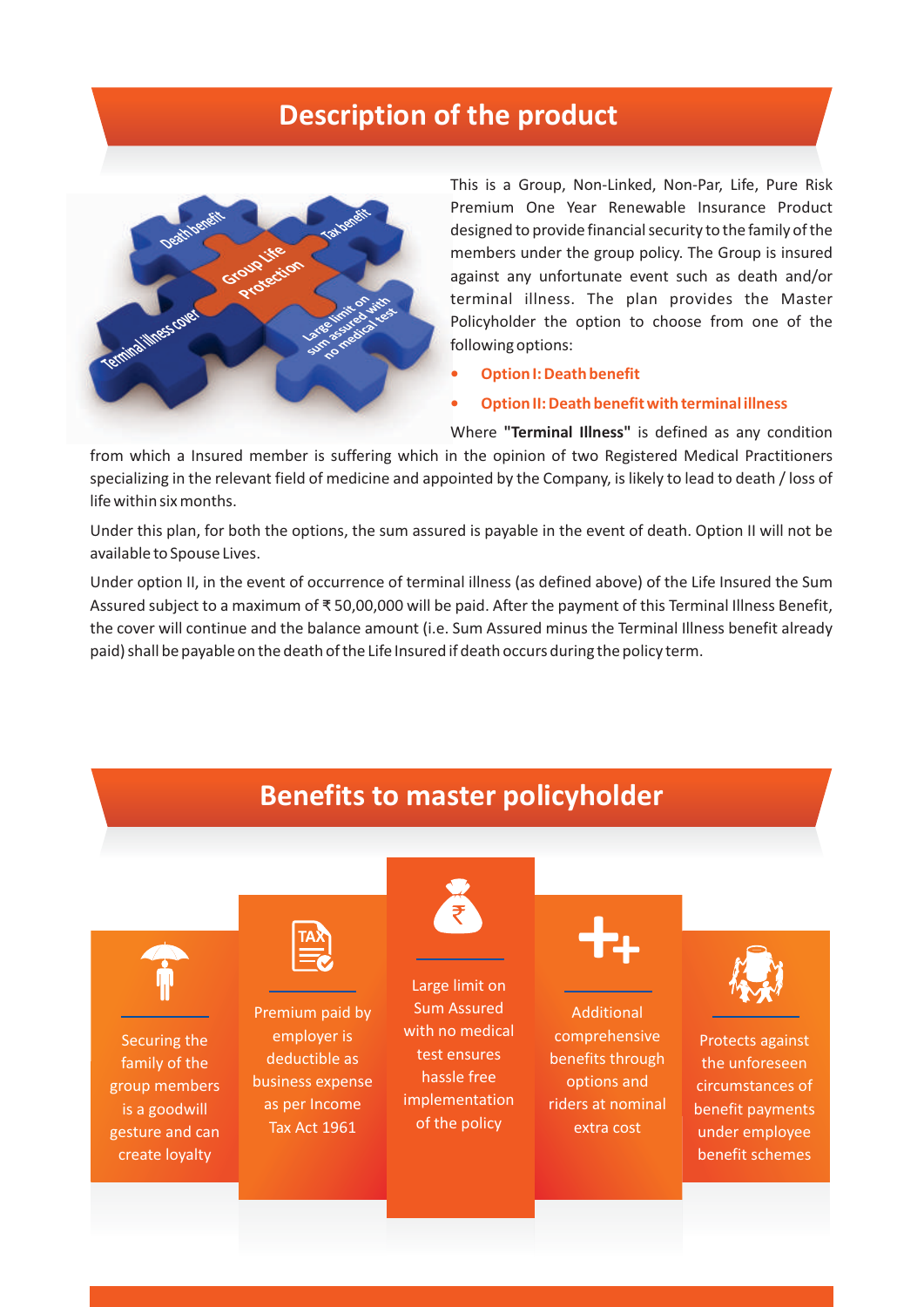### **Benefits to members**



The Master Policy when implemented covers the member even beyond working hours and anywhere in the world



Premium paid by employer is not a perquisite to the employee and does not attract tax



Premium paid by individual member qualifies under 80C deduction as per Income Tax Act 1961



Benefits received by the beneficiary of this policy are not taxable

### **Special features for financial Institutions**



Protects against loan/credit liability in case of an unfortunate demise of the loan/ liability holder by ensuring that the dependents are not burdened with the loan/liability amount

This Master Policy offers a feature which covers the member's financial objectives by ensuring continuity of financial plans like Systematic Investment Plans(SIP), Recurring Fixed Deposit(RD)

### **Key features of the product**

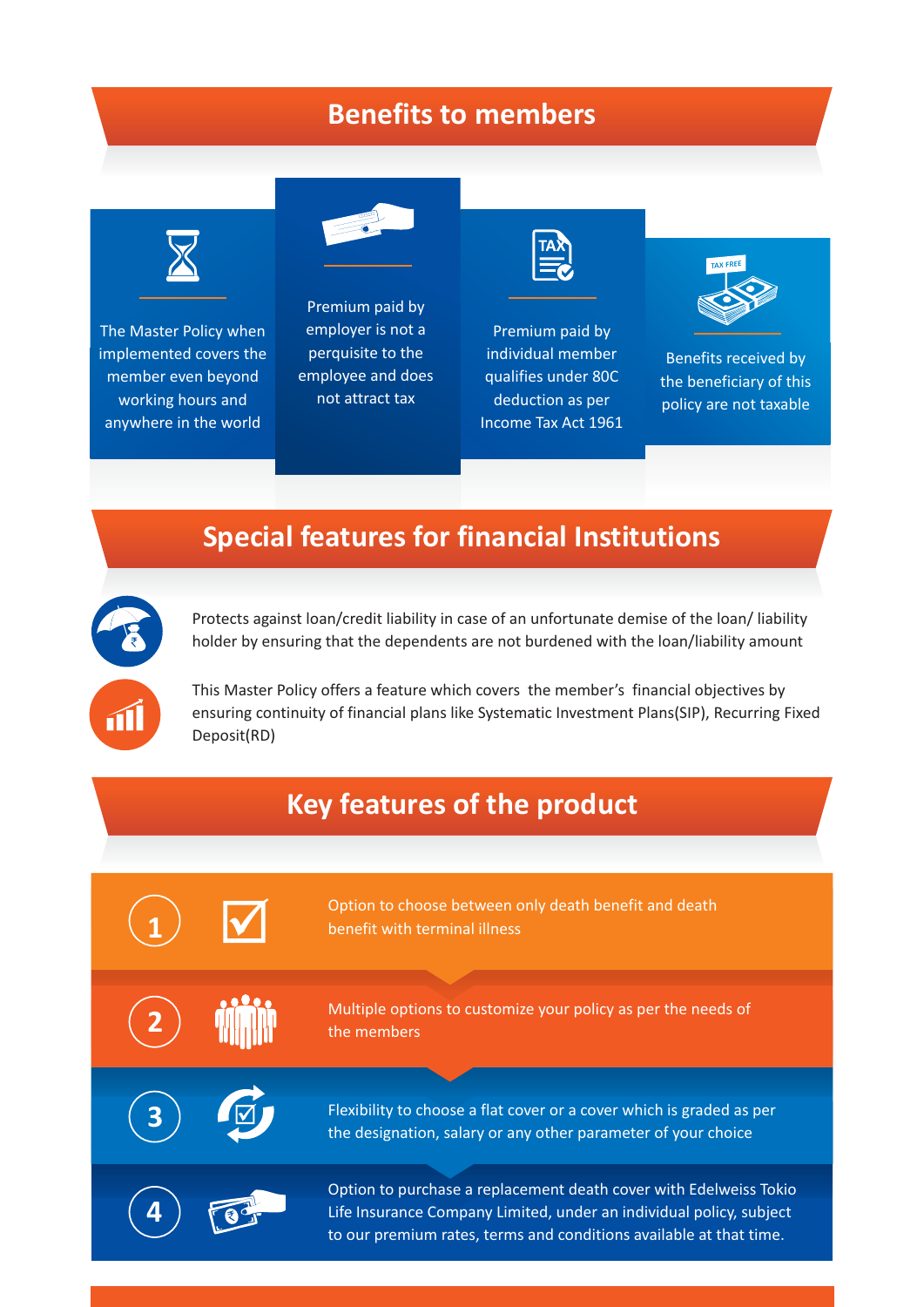

\*Subject to medical and financial Underwriting

#### **Available Riders**

- Edelweiss Tokio Life Group Critical Illness Rider (147B013V03)
- Edelweiss Tokio Life Group Extended Critical Illness Rider (147B009V03)

Please refer to rider brochures and consult your financial advisor or visit our website for further details. The Master Policyholder can choose only one rider among Edelweiss Tokio Life – Group Critical Illness Rider and Edelweiss Tokio Life – Group Extended Critical Illness Rider in any policy year.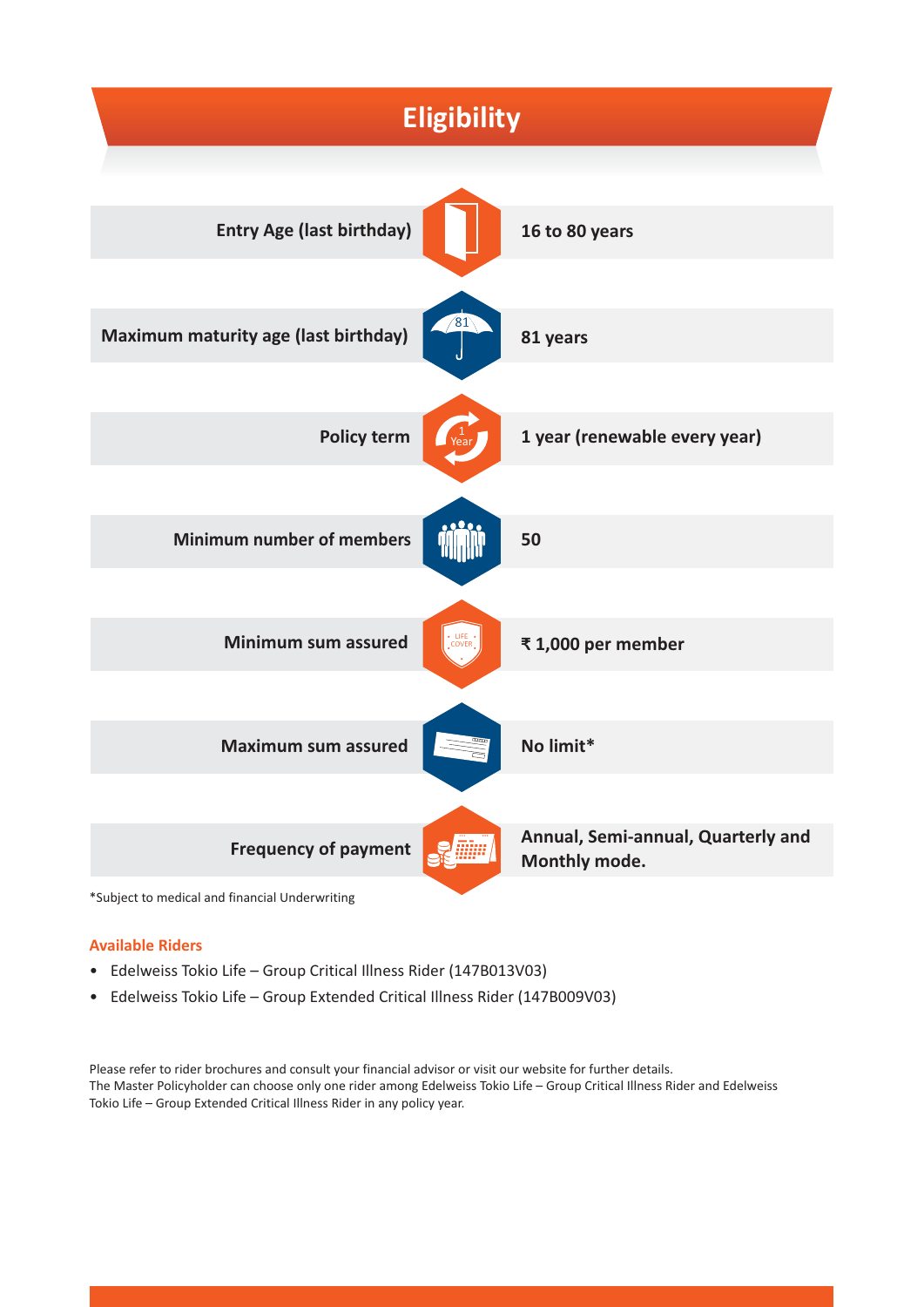### **Benefit payable**

#### **Death**

On account of unfortunate demise of the Life Assured, 100% of the Sum Assured is payable in lump sum.

#### **On Terminal Illness**

**Sum assured <= 50,00,000:** Sum assured as lumpsum and no further benefit is payable. **Sum assured > 50,00,000:** ₹ 50,00,000 is payable on terminal illness and sum assured over and above ₹ 50,00,000 is payable on death thereafter if death occurs during the policy term.

### **Maturity**

No benefits are payable on maturity.

### **Non-forfeiture benefits**

#### **Surrender benefits**

The Master Policyholder will have to give a month's notice in advance before complete surrender of the policy.

#### **The surender value formula is given below:**

#### **• Surrender value for Non Voluntary Group**

#### **Non Voluntary Group**

If all eligible members are compulsorily part of Group Insurance Scheme, such group will be defined as Non Voluntary Group.

#### **# # Surrender value= Unexpired Risk Premium – Max (Claims\* – Expired Risk Premium , 0)**

#### **• Surrender value for Voluntary Group**

#### **Voluntary Group**

Voluntary Group is defined as the group where each eligible member may decide within a given time limit whether or not to be included in the Group Insurance Scheme.

#### **# Surrender value= Unexpired Risk Premium**

\*Claims include all those claims with respect to which premium has been received by the company and which have been incurred during the period from the policy commencement date or renewal date, whichever is later till the date of surrender. Any incurred but not reported claims will not be settled after the foreclosure date. i.e. all claims not reported for inclusion in this calculation will not be paid by the Company.

# Premium for the purpose of these calculations is defined as Total Premium less stamp duty less commission.

The same shall be disclosed by the company at the time of sale/renewal.

In case of surrender of master policy, the Company shall give an option to individual members of the group, on such surrender, to continue as an individual Policy and the Company shall continue to be responsible to serve such members till their coverage is terminated.

**• Paid-up Value** 

Not Available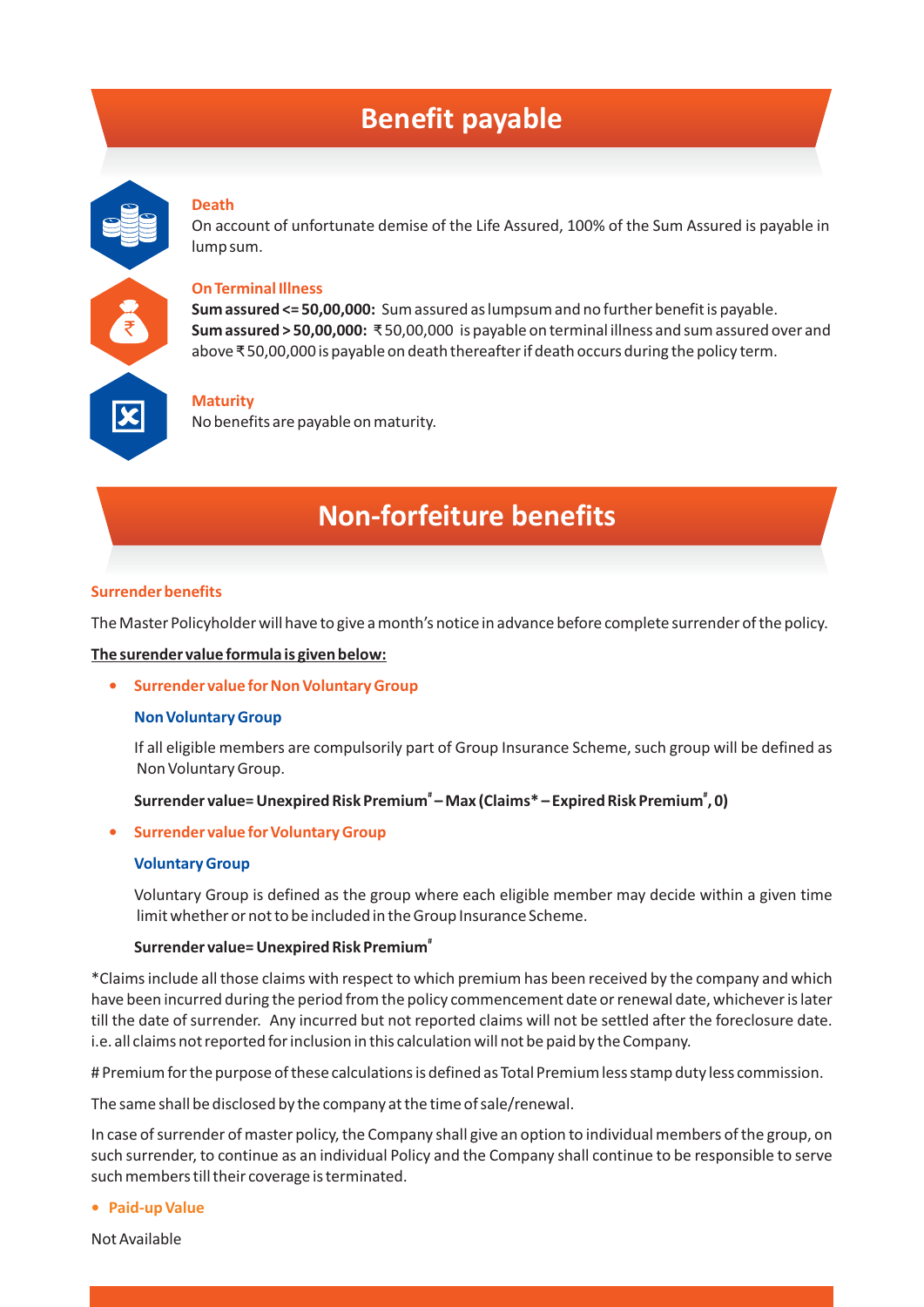### **Taxes**

The master policyholder will be liable to pay all applicable taxes as levied by the Government from time to time.

## **Options available under the product**

#### **Member Additions**

You can choose to cover new members during the policy year by paying pro-rata premium. You need to inform the company with the list of new members. The member can be covered from the date of joining or the date of intimation, as chosen by you, subject to premium paid by you. In case of inadequate premium, the cover will begin from the date of receipt of the full premium.

#### **Member Deletions**

Pro-rata premium will be refundable to you for member exiting during the policy year due to reasons other than any claim under the master policy. You need to inform Edelweiss Tokio Life Insurance Company with the list of such exits. The risk will cease from the date of exit.

#### **Spouse Cover Benefit**

You have an option to cover the member's spouse in 'Option I: Death Benefit'.

However Option II will not be available to spouse Lives.

#### **Convertibility Option**

A conversion option is available for groups such that the member has an option to purchase a replacement death cover with Edelweiss Tokio Life Insurance Company Limited, under an individual policy, subject to our premium rates, terms and conditions available at that time.



### **Terms and Conditions**

#### **Free - look Period**

After you receive your policy, please go through it carefully to check the coverage amount, policy specifications and the obligations by Edelweiss Tokio Life Insurance are what you expected them to be. If you are not satisfied with the terms and conditions of the master policy, then you can return the master policy/Certificate of Insurance within 15 days of receiving your policy/Certificate of Insurance, and period of 30 days in case of electronic policies/ Certificate of Insurance and policies/ Certificate of Insurance obtained through distance mode, stating the reason for your objection. Premium paid will be refunded after deducting proportionate risk premium for the period on cover, stamp duty charges and cost of medical expenses.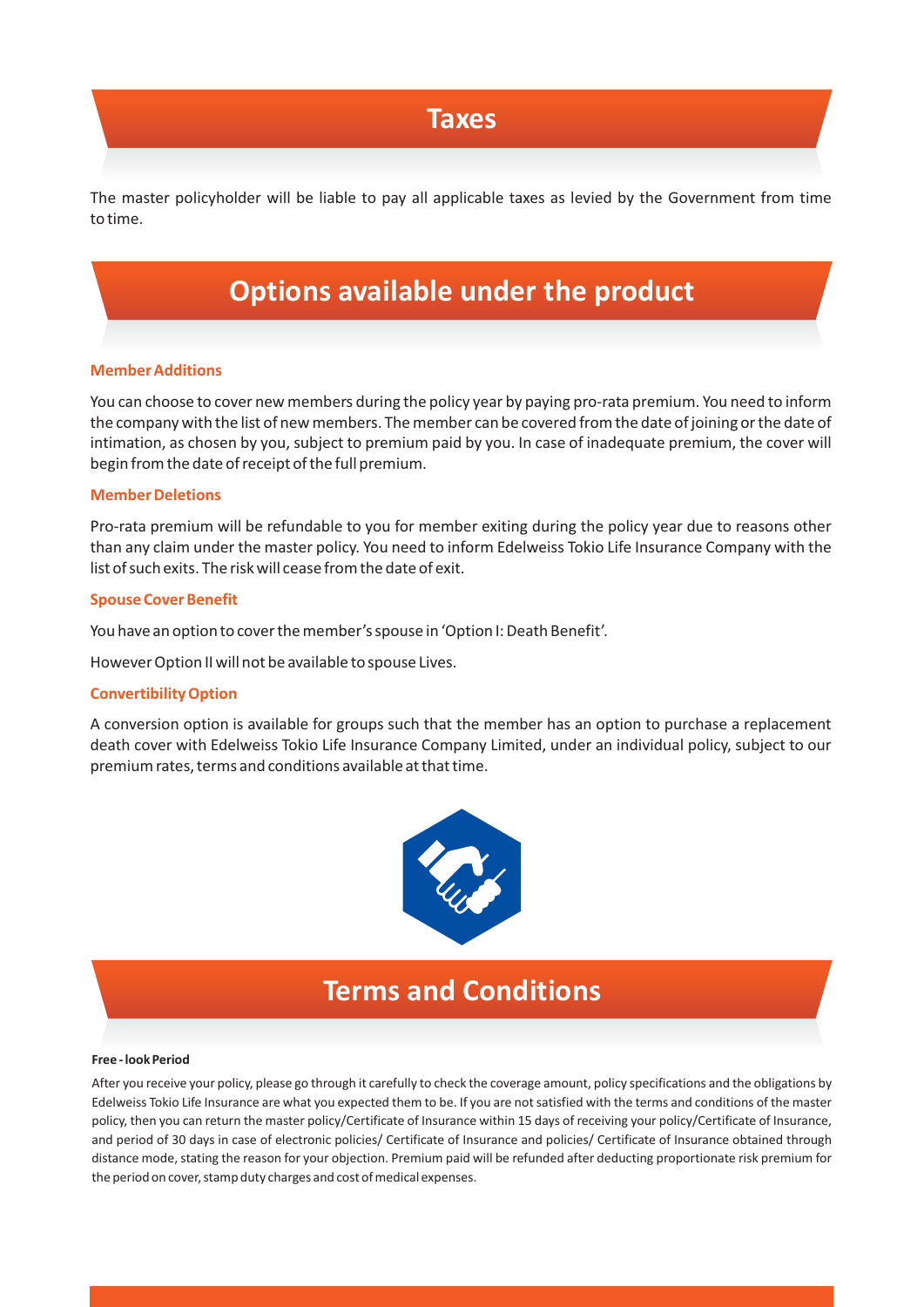#### **Suicide Claim provisions**

In case of death due to suicide within 12 months from the date of commencement of risk for the individual member or from the date of revival of coverage for individual member, as applicable, the nominee or beneficiary of the individual member shall be entitled to at least 80% of the total premiums paid till the date of death or the surrender value available as on the date of death whichever is higher, provided the coverage is in force. However, this exclusion is not applicable for compulsory employer-employee group and EDLI schemes.

#### **Termination of Cover for life assured**

The Cover will cease immediately on employee/member leaving the employer/group or cease to be member of insurance scheme of the group for any reasons not limited to retirement/resignation/termination/death/disability/imprisonment etc.

In case of the payment of terminal illness benefit when sum assured is <= 50,00,000.

In case of death of the member, the spouse cover will continue till the end of the term for which the premium has been paid. The spouse cover will discontinue if the member exits the group for any other reason.

In case of cover cancellation in accordance with scheme rules, the premium for the remaining period of cover will be adjusted against new member joining the group. However, we will refund the pro rata premium, for those schemes where the premium is paid by the member.

#### **Grace period for non-forfeiture provisions**

Yearly mode: Not Applicable; Half –Yearly & Quarterly: 30 days; Monthly mode: 15 days

The master policy shall lapse for non payment of premium at the end of the grace period.

In event of any claim by death of insured member occurs during the grace period, such claim will be admissible only where the outstanding premium has been paid and master policy is in force prior to expiry of grace period.

In case the Modal Coverage Premium with respect of any Insured Member is collected by the Master Policyholder within grace period but is not remitted to us for some reason, then the risk cover for those Insured Members will continue even on expiry of grace period.

#### **Revivals/reinstatements/policy changes/alterations, etc.**

The master policy will lapse if premium is not received within the grace period. The master policy can be reinstated within the term of the contract only. However, the Company reserves the right to revive the master policy based on the underwriting decision at the time of revival. Any revival or reinstatement shall be based on Board Approved Underwriting Policy (BAUP) of the company.

#### **Regulated Entities – shall include the following:**

- 1. Reserve Bank of India ("RBI") Regulated Scheduled Commercial Banks including (Co-operative Banks),
- 2. NBFC's having Certificate of Registration from RBI
- 3. National Housing Bank ("NHB") regulated Housing Finance Companies.
- 4. National Minority Development Finance Corporation (NMDFC) and its State Channelizing Agencies
- 5. Small Finance Banks regulated by RBI.
- 6. Mutually aided Cooperative Societies formed and registered under the applicable State Act concerning such societies
- 7. Microfinance companies registered under section 8 of the Companies Act, 2013
- 8. Any other category as approved by the Authority

Other Entities shall include the entities other than Regulated Entities.

#### **Claim Payment:**

#### In case of Lender-Borrower Group:

In case of a Regulated Entity, subject to the Master Policyholder providing the Insurer a letter of authorization from the Insured Member, authorizing the Insurer to make payment to the extent of Outstanding loan amount in favour of the Master Policyholder along with Credit Account Statement, the claim amount to the extent of Outstanding loan amount shall be paid to the Master Policyholder after deduction of the same from the claim proceeds payable on the happening of the contingent event covered under the Certificate of Insurance. Any residual benefit shall be paid to the Nominee/beneficiary.

In the absence of the Letter of authorization or in case of Other Entities, the claim payment will be made to the Nominee/beneficiary.

In case of other Employer-Employee and Affinity Group: We will make the claim payment in the name of the Insured Member or his/her Nominee even if the cheque is sent to the Master Policyholder for administrative convenience or through any other electronic mode of payment to the specific bank account of the Insured/Nominee.

#### **Nomination**

Nomination should be in accordance with provisions of Section 39 of The Insurance Act, 1938, as amended from time to time.

#### **Assignment**

Assignment is not allowed under this plan.

#### **Loan Facility**

Loan facility is not available under this plan.